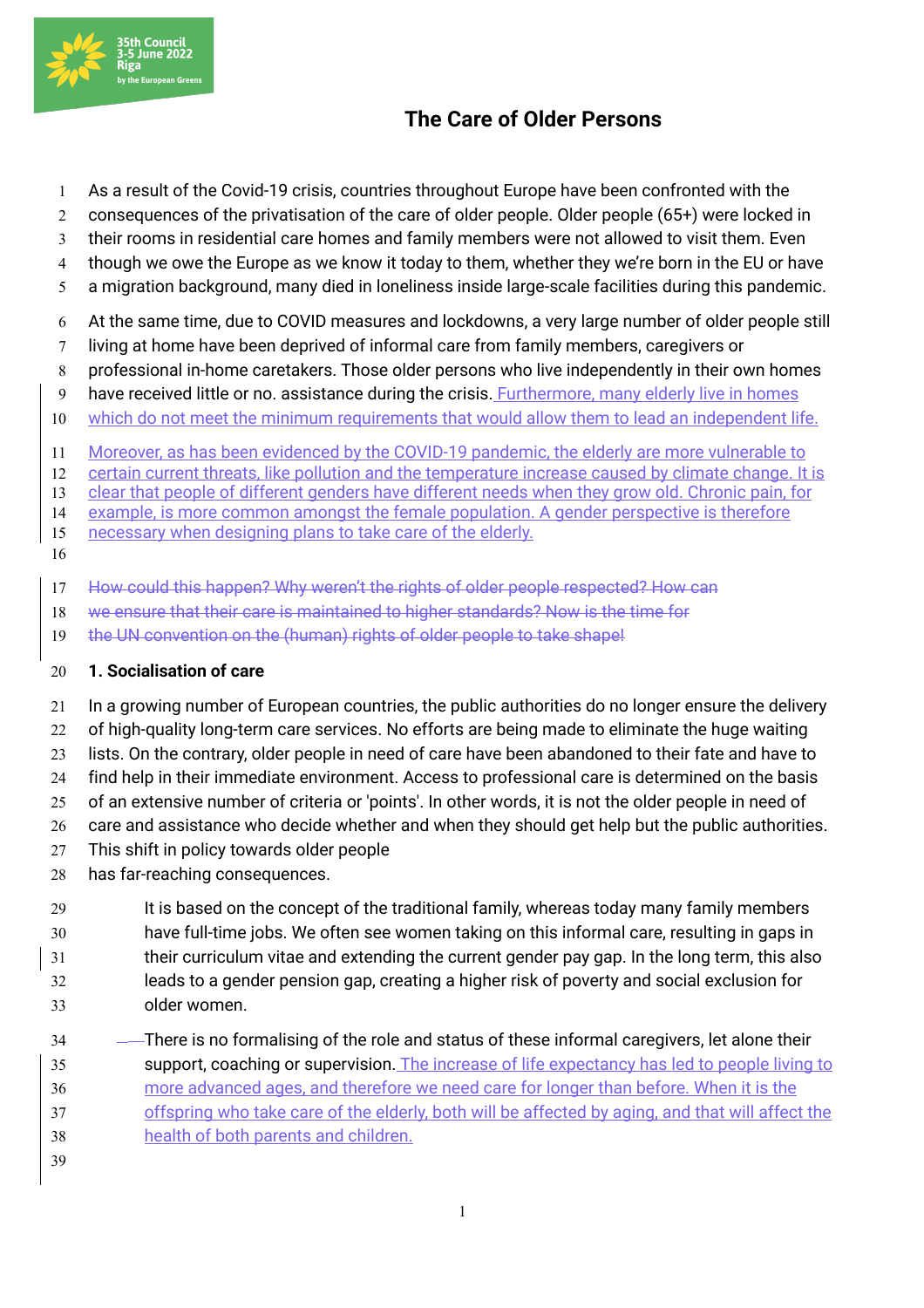

- 41 Today, as i<sub>f</sub> the past, older people also used to still take up the role of informal caregivers
- for their grandchildren. This often leads to stressful situations which can affect the health
- of the elderly. To prevent such situations, affordable childcare should be available for all.
- Moreover, due to a higher legal retirement age in many European countries now, it is no
- longer possible for many older people, who wish to take care of the young, to do so.
- However, due to a higher legal retirement age in many European countries now, it is no longer possible for many older people to take up this role.
- **2. Access to professional care**
- When public administrations determine when and how frequently people can access professional
- care, they apply a ranking to measure and determine the need for care in order to decide whether
- someone is entitled to live in a residential care home. An immediate consequence of this approach
- 52 is that when older people arrive in a residential care home today, they often need much more
- professional care than before. It would appear that residential care homes are no longer a place to
- live, but a place to die.
- The offer of facilities run by public authorities is insufficient. People have to turn to privately owned
- residential care homes where the bills become unaffordable. Furthermore, we see that care
- workers in these homes do not receive the necessary support and supervision to enable them to
- cope with the permanently high work pressure resulting from the residents' needs. In this context it
- the use of robotics and digitalisation as a complement in caregiving to relieve caregivers and give
- them more time
- Explore the use of robotics and digitalisation as a complement in caregiving to relieve caregivers
- 62 and give them more time for emotional attention and conversations, which older people need just
- as much as pills or exercise offers should be explored. In general, we have a nursing shortage in
- Europe. The robotisation can make the technology more user-friendly. It's not to replace people but
- it is to augment how people care for people.
- Those people who are considered as not being sufficiently in need of care have to rely on their
- 67 immediate environment. Sometimes, because private services are costly, irregular recruitment
- takes place in care services, creating bad working conditions for care takers, who are typically
- women who have come from poorer countries to find themselves taking jobs without the basic
- 70 labour rights. In some countries, like The Netherlands, people receive a 'care budget' and have 'to
- 71 shop around' to see what is on offer and how best to pay for their most urgent needs. This
- financing method is the ultimate example of a neoliberal policy that leaves (the organisation and
- offer of) care to the market. A Care budget should lead to more freedom of choice for older People
- and should not be used by the governments to reduce the budget for the Care for older People.
- Private nursing homes mainly save on the number of employees and the quality of care is not
- adequately controlled. During the pandemic, controls were often suspended altogether. This
- financing method is the ultimate example of a neoliberal policy that leaves (the organisation and
- offer of) care to the market. A Care budget should lead to more freedom of choice for older People
- and should not be used by the governments to reduce the budget for the Care for older People.
- **3. Care of the elderly in the hands of the market: silver economy and pursuit of profit**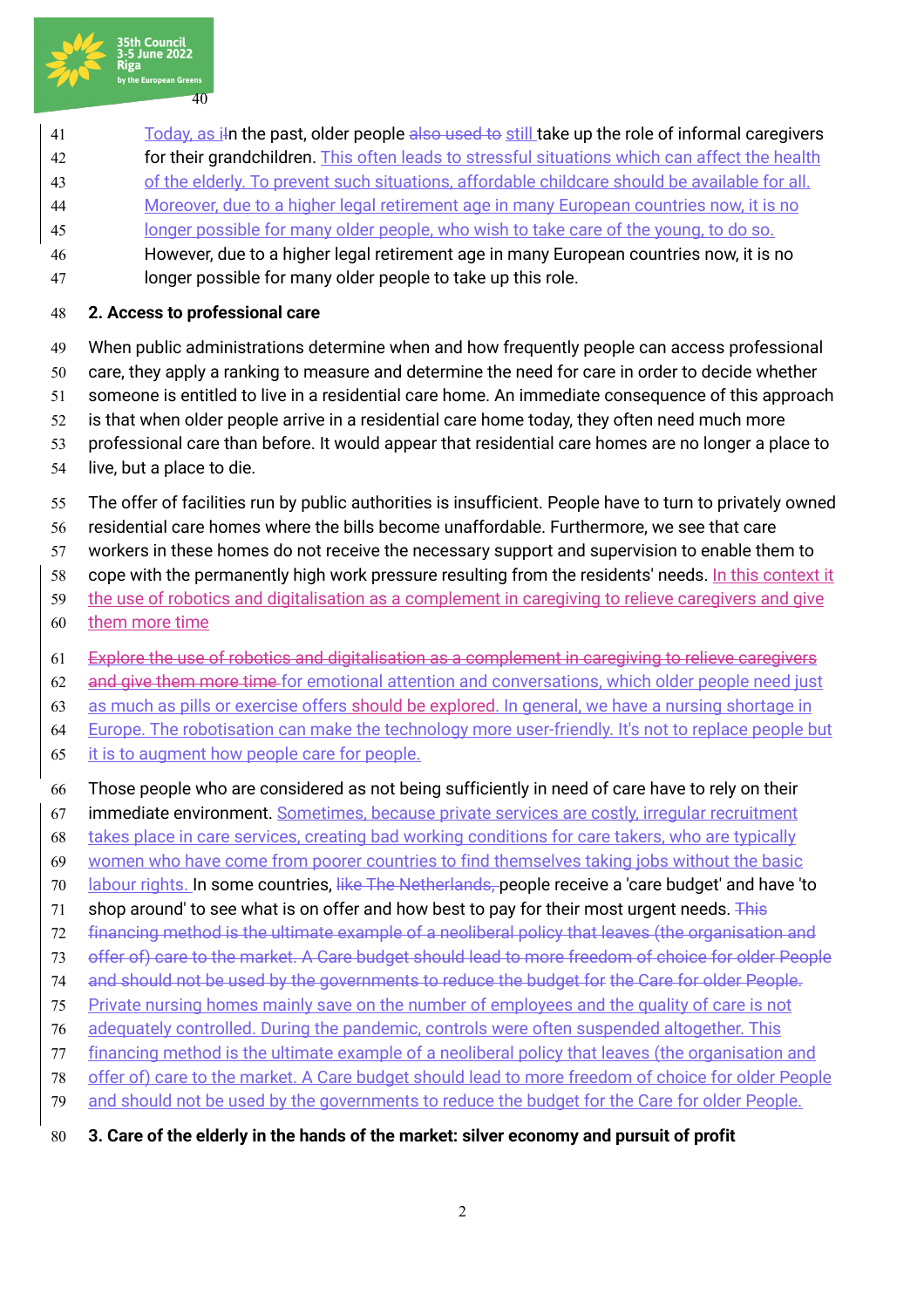

As public authorities continue to withdraw from the care of older people, more

- 82 and more private companies are operating in this market. They are turning it into an economy of its own: the so-
- 
- called 'silver economy'. These companies are listed: they have to make enough profit to be able to
- 86 pay dividends to their shareholders. Consequently, their care homes have no other choice but to
- reduce the costs for care as much as possible. We were confronted with the results of this policy
- 88 in undercover documentaries about the harrowing goings-on in care homes across Europe. In the
- 89 meantime, major players like Orpea keep channelling their funds to the mother company, while
- creating the impression of being on the brink of bankruptcy with the help of some clever tax
- engineering.
- We also note that these groups take advantage of European rules on the freedom of movement.
- 93 For some years now, a real social dumping at the European level has been going on, whereby
- caregivers from European countries with lower wages are being employed under worse conditions
- than regular workers in that country. The social dumping is also present in in-home care, as the
- budget that older people can spend to provide for their needs often proves to be insufficient. This
- has led to distressing situations.
- More often than not, big multinationals are also able to circumvent legislation to install European Works Councils. In this way, the trade union is side-lined and no social dialogue can take place.
- **4. Future-proof care of the Older People: respect for older people and their right to a dignified existence**
- We Greens want to promote the self-determination of seniors and people in need of care.
- When people are asked about how they imagine they would like to be taken care of, they often
- express the desire to live in their own house and neighbourhood for as long and as independently as possible.
- Older people throughout the EU have the right to access a care system that caters for their needs,
- is of high quality and is aligned to how they themselves would like to grow old. The care should be
- 108 on neighbourhood-oriented in-home care services that rely on the cooperation of neighbours and
- relatives. We should create small units, shared nursing homes and serviced housing complexes
- 110 rather than large anonymous nursing homes. However, the main focus is to reach a situation where
- 111 the elderly can be as independent as possible. It is necessary that the elderly remain in control of
- 112 their own situation, and of the care that is given to them, for as long as possible. We want the
- 113 homes to be transformed into small facilities or residential complexes for all generations, with an
- inclusive range of care for the residents who depend on it. In this way, special facilities become
- places where everyone can meet and live. Municipalities play a key role in providing people with a
- healthy environment worth living in. They are responsible for central areas of services of general
- interest and must be more closely involved in the planning, control, and design of care in the future.
- 118 The care should be culturally sensitive and multilingual, as migrants often revert to the world of their mother tongue as they age. It should also take into account the living environment of queer
- 120 older people, who have mostly lived a life of secrecy and now need a space where they can be met
- without prejudice.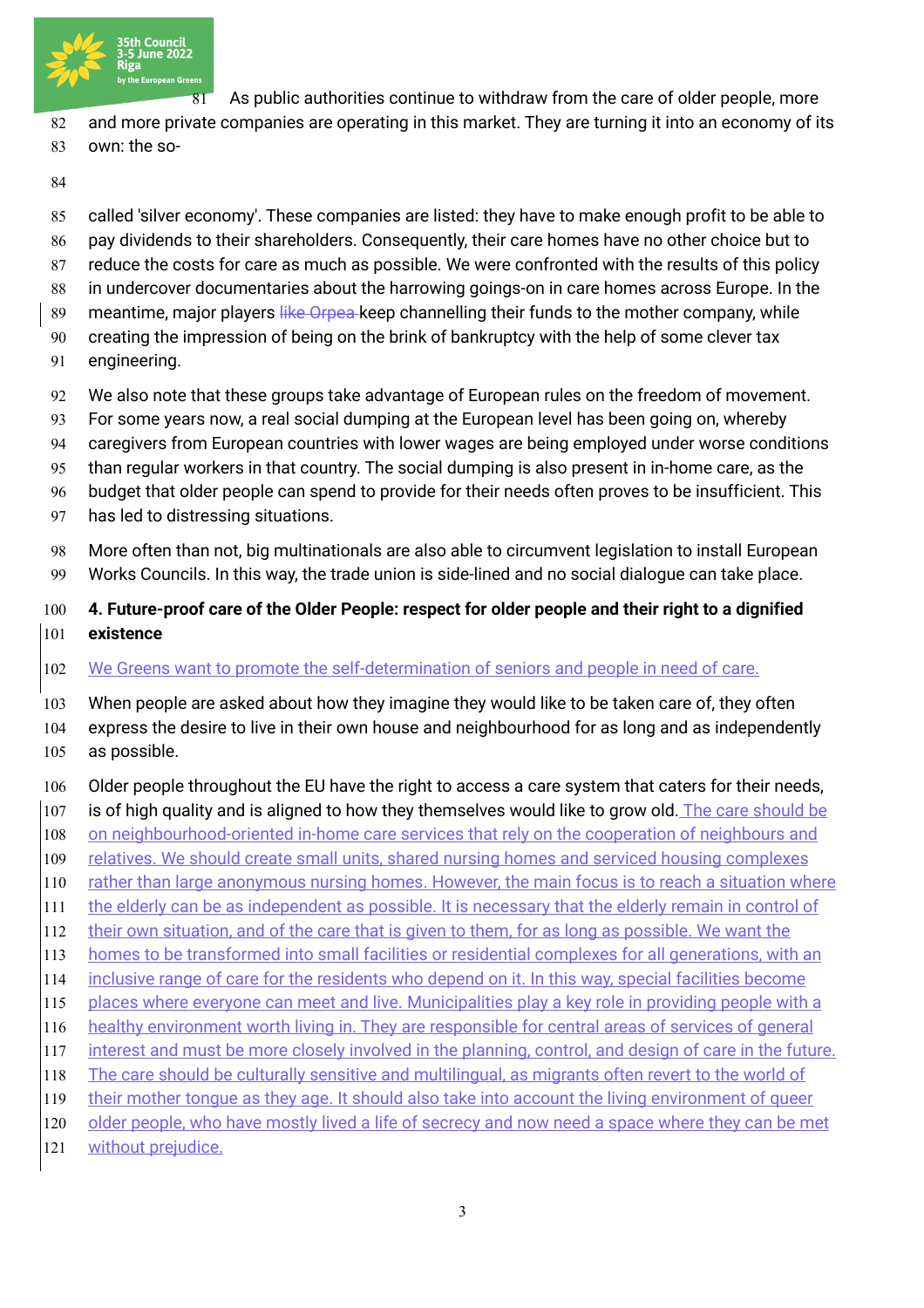

 Therefore, it is very important that we take action now and push for a proposal of the UN convention on the rights of older Persons.

## **Therefore, we ask the Commission, the European Parliament and the Council to:**

 Call on the EU and its Member States to actively collaborate on drafting a proposal for a UN convention on the rights of Older Persons in which the right of dignified care for older citizens is included as well as the right to live independently as long as possible;

- Ensure the signing of this convention by the EU Member States and its ratification at the EU level;
- Guarantee that older people in EU Member States can enjoy the right of access to timely, qualitative, affordable and nearby community-oriented health services and long-term care 133 services adapted to individual needs and wishes. An intersectional perspective shall quide 134 these assessments taking the needs of women, LGBTIQ\*, disabled persons and people from all ethnic, linguistic, religious and cultural backgrounds into account and preventing **and without discrimination of any kind;**
- Design a European care strategy that delivers European standards on, amongst others, the coaching and supervision of informal caregivers and formalisation of the role and status of informal caregivers;
- **;The quality and education of home carers and nursing personnel must rise in general**
- Design a European strategy whereby public authorities make the transition to a better modulated intersectional integration of housing concepts for older people in the urban
- environment and public space. This should also be climate proof;
- Call upon all Member States to offer targeted training/education for informal caregivers 145 with a view to certify them as trained carers in the field of i.e. geriatric care or care for older persons with neurodegenerative conditions (dementia).
- **Ensure Caretakers should also have access to professional and emotional support to help** 148 to deal with the stress derived from the intense situations in which they may find
- 149 themselves. Preventing irregular recruitment of caretakers is also a priority the granting of care credits for both men and women, so that they can assume care tasks on an equal 151 basis;
- Ensure that the relevant public authorities exercise proper oversight of care facilities,
- whether public or private, through periodic audits. When irregularities are detected,
- competent authorities should take swift and effective action to address them, including by
- 155 sanctioning the individuals and companies involved;
- Forbid private companies from receiving public funds to organise the care of older people 157 only to become a listed company on the stock market;
- Ensure that private companies receiving public funds can only use these funds to improve 159 the quality of care, the safety of patients and the working conditions of the caregivers and 160 not to grow profits on the stock market;